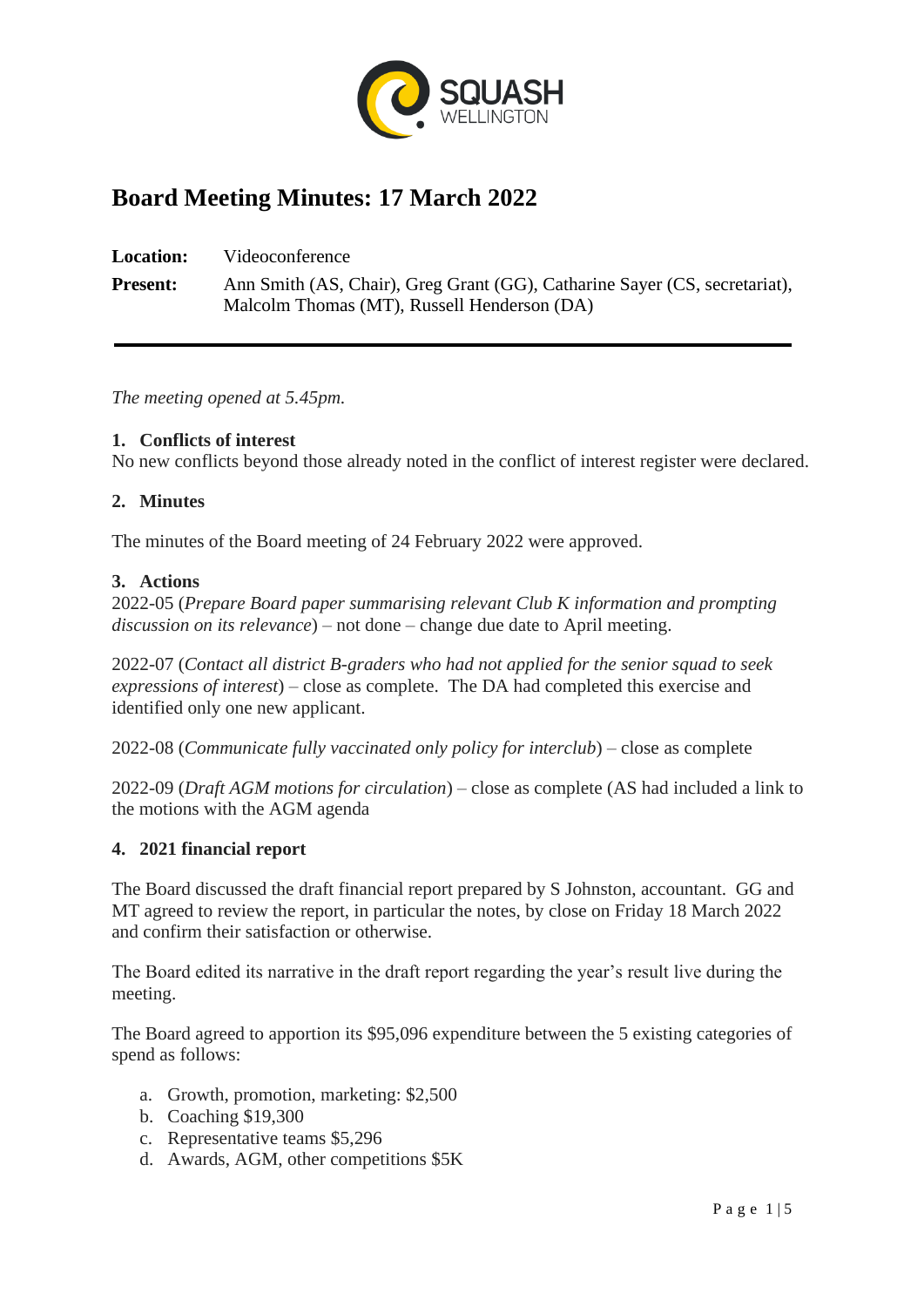

e. Administration and Management \$63K, with a note added that this item now included 100% of salary costs, as distinct to previous years where salaries had been split between categories.

The Board also **agreed**:

- a. Not to publish the profit and loss account, as it was not a standard required and an unnecessary amount of detail for a society with this low level of turnover;
- b. Contingent liabilities should be nil; and
- c. The treatment of the vehicle should be as per a sold capital asset (for \$1,000).

### **5. AGM administration**

The Board **agreed** that introduction of each item at the AGM would be led by the following person:

- a. Financial report MT;
- b. Constitutional amendments CS;
- c. Election of officers AS
- d. Levy matters RH (noting that J Fletcher of Squash NZ would give a presentation);

The Board agreed to offer attendance by videoconference to accommodating any voting members wishing to participate who were in mandatory Covid isolation.

### **6. Operational report**

### *Squads*

MT declared a conflict of interest, having agreed on behalf of A-Z Flooring Gold level sponsorship of the development and representative squads.

The Board **noted** that payment in advance, as requested, of senior and junior squad members was incomplete and agreed that payment needed to have been made before the first squad session.

The Board **noted** that A-Z had agreed sponsorship (of the squads) to the value of \$7,500 and that Pelorus Trust had agreed a grant of \$2,820 towards the coaching costs of the senior squad.

The Board **agreed** to maintain its original decision not to appoint a development coach unless and until a grant to the value of its intended honorarium (\$1,050) had been received.

#### *Events*

The Board was comfortable in the DA determining the prize pool allocation for the Master of Masters series, **noting** that his recommended allocation was sound.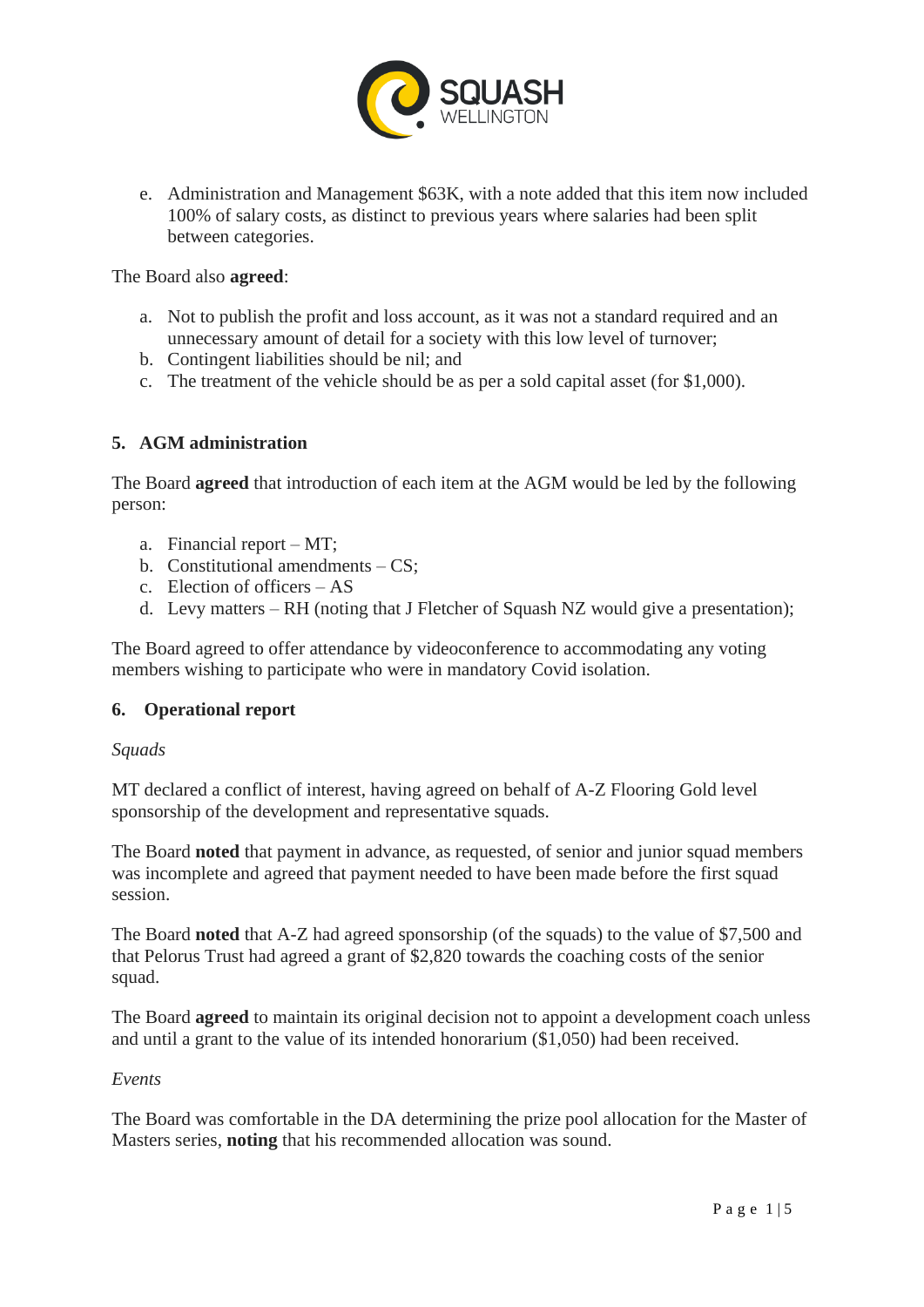

The Board noted that some clubs were dissatisfied with the Autumn interclub draws, despite the draws meeting requests made at the 2021 Club Captains' meeting. The Board supported the interclub convenor's approach, in particular the retention of flexibility to select a draw size most suited to the particular teams entered.

### *Club Kelburn*

MT declared a conflict of interest relating to a commercial opportunity by A-Z Flooring to lay flooring at Club Kelburn.

The Board **agreed** to-

- a. establish a working group to advise it on decision-making related to any issues brought to it by Squash New Zealand relating to Club Kelburn;
- b. appoint M Thomas (subject to suitable management of his conflict of interest) as its representative on the working group
- c. specify a list of skillsets required amongst the working group's members and to identify suitable members from direct requests and public calls-to-action

### **Action #2022-10 MT/DA**

d. disclose Squash Wellington's involvement in dialogue with Squash NZ regarding Club Kelburn in a newsletter article; and

#### **Action #2022-11 DA**

e. draft terms of reference for the working group.

#### **Action #2022-12 CS**

#### *Squash Smart*

The Board noted a Squash NZ initiative named Squash Smart and advised that it be publicised via In the SWing.

#### *Squash NZ Forum*

The Board noted an upcoming Squash NZ forum of national and regional staff and that while the DA would be on leave, AS would attend on behalf of Squash Wellington. C Sayer would send draft replies to Squash NZ questions on district activity to AS to assist in her preparation.

#### *DA leave*

The Board noted that the DA would be on leave from Wednesday 23 March – Monday 28 March inclusive.

The Board **noted** the chair's intention to give an update to club captains of the recruitment process for a district general manager.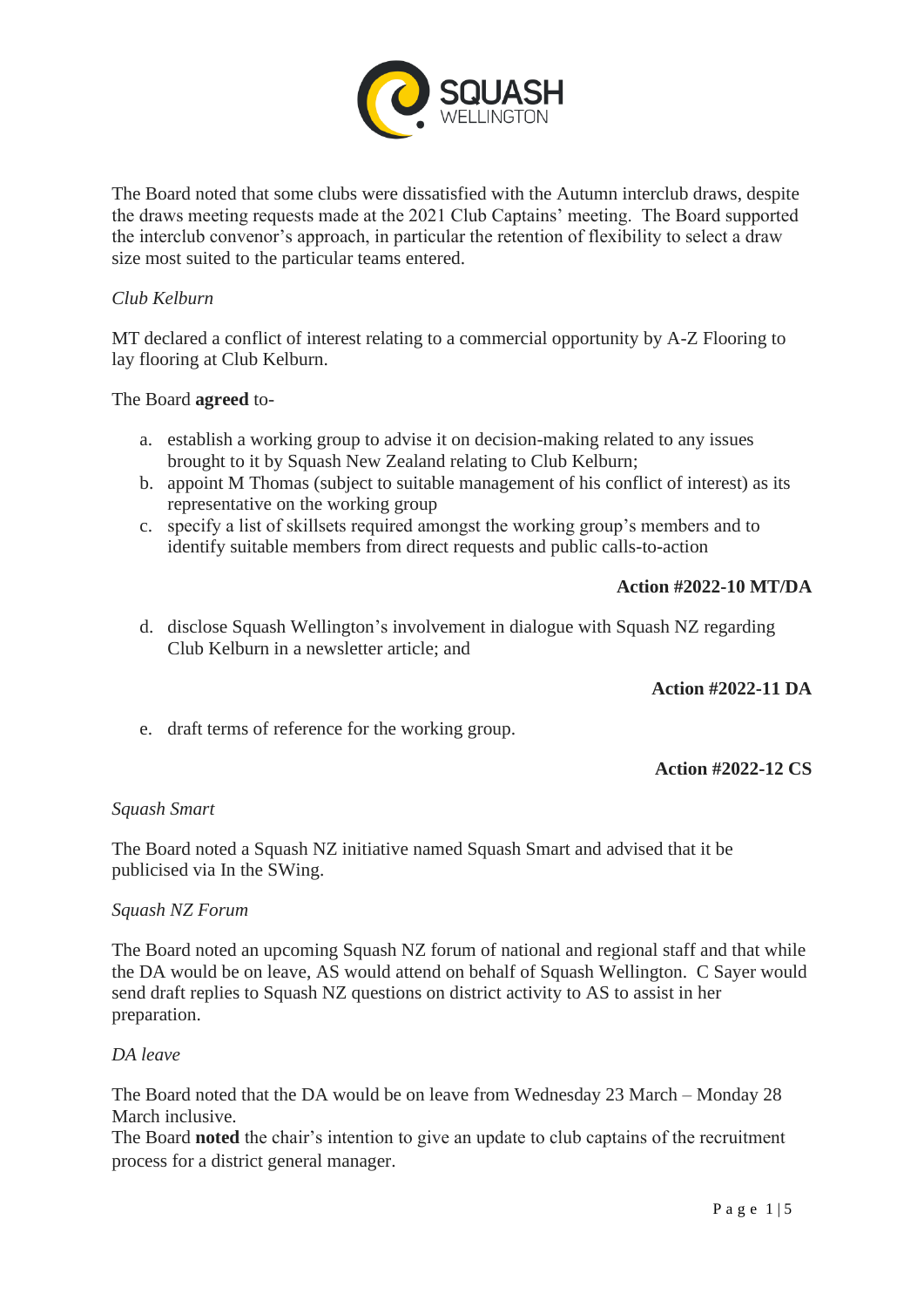

*The meeting closed at 7.30 pm.*

## **NEW ACTION POINTS**

| Id          | <b>Raised</b>  | Due            |           | <b>Owner Description</b>                                                                                                                                             | <b>Status</b> |
|-------------|----------------|----------------|-----------|----------------------------------------------------------------------------------------------------------------------------------------------------------------------|---------------|
| 2022-<br>10 | 17 Mar<br>2022 | Apr<br>meeting |           | specify a list of skillsets required amongst the working<br>MT/DAgroup's members and to identify suitable members from<br>direct requests and public calls-to-action | Open          |
| 2022-<br>11 | 17 Mar<br>2022 | Apr<br>edition | DA        | Disclose Squash Wellington's involvement in dialogue<br>with Squash NZ regarding Club Kelburn in a<br>newsletter article                                             | Open          |
| 2022-<br>12 | 17 Mar<br>2022 | Apr<br>meeting | <b>CS</b> | Draft terms of reference for Club Kelburn working group                                                                                                              | Open          |

# **ALL ACTION POINTS**

| <b>Id</b>   | <b>Raised</b>  | Due                | Owner     | <b>Description</b>                                                                                                                                                 | Status         |
|-------------|----------------|--------------------|-----------|--------------------------------------------------------------------------------------------------------------------------------------------------------------------|----------------|
| 2022-05     | 18 Feb<br>2022 | Mar Apr<br>meeting | DA        | Prepare Board paper summarising relevant<br>Club K information and prompting discussion<br>on its relevance                                                        | Open           |
|             | 2022           |                    |           | 2022-06 18 Feb $2022$ Feb 2022 MT, AS, DA consider accountant's questions regarding<br>preliminary draft F21 accounts                                              | In<br>progress |
| 2022-07     | 18 Feb<br>2022 | Mar<br>meeting     | <b>DA</b> | Contact all B1 seniors who have not applied<br>for senior squad to discuss the opportunity                                                                         | Completed      |
| 2022-08     | 18 Feb<br>2022 | 28 Feb 2022        | <b>DA</b> | Communicate vaccinated only policy for<br>interclub with club captains and request Ōtaki<br>to advise on its intended playing venue to the<br>interclub convenor.  | Completed      |
| 2022-09     | 18 Feb<br>2022 |                    |           | 28 Feb 2022 AS, MT, DADraft AGM motions for circulation                                                                                                            | Completed      |
| 2022-10     | 17 Mar<br>2022 | Apr meeting        | MT/DA     | specify a list of skillsets required amongst the<br>working group's members and to identify<br>suitable members from direct requests and<br>public calls-to-action | Open           |
| $2022 - 11$ | 17 Mar<br>2022 | Apr edition        | DA        | Disclose Squash Wellington's involvement<br>in dialogue with Squash NZ regarding<br>Club Kelburn in a newsletter article                                           | Open           |